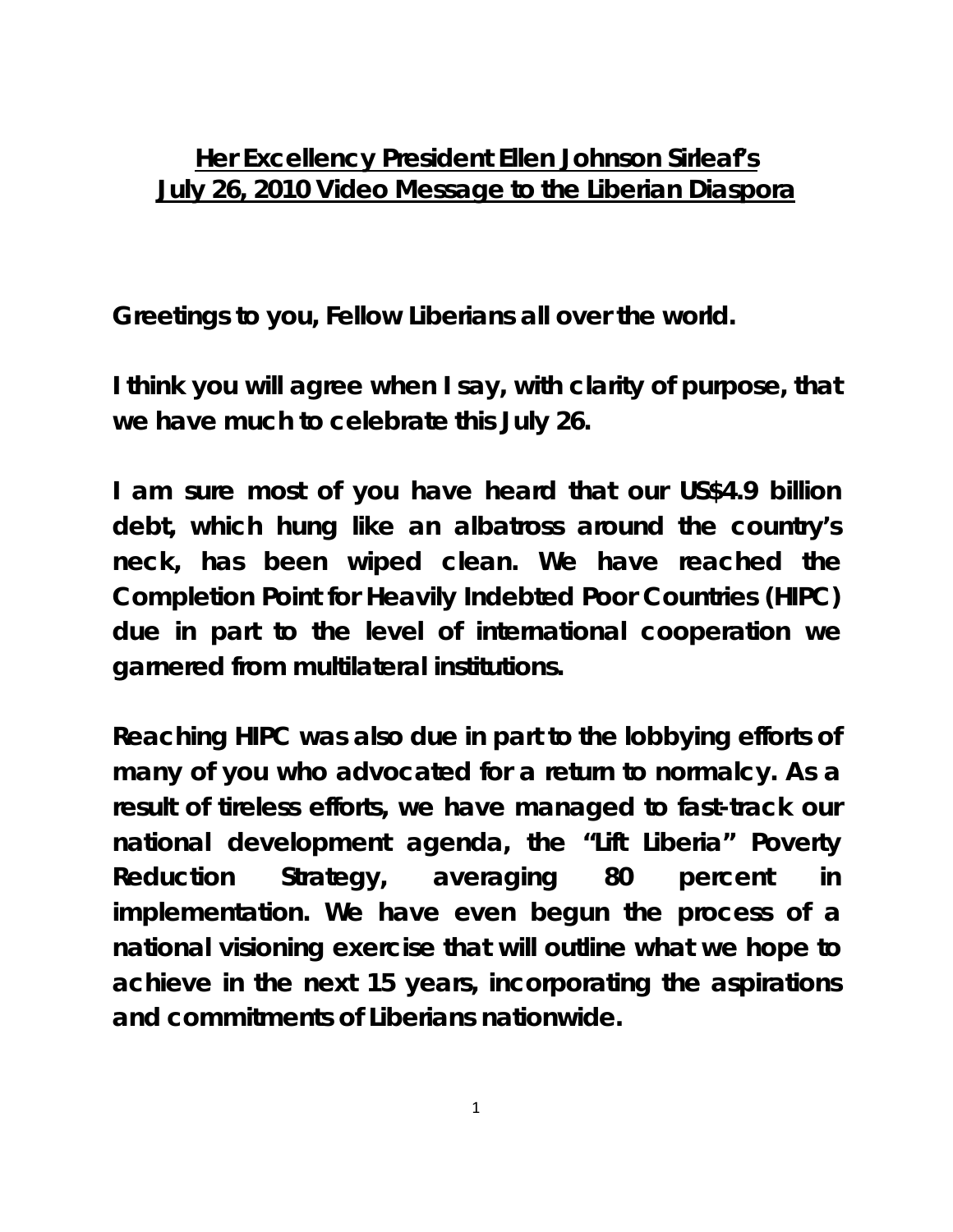**We have refurbished more roads; built more schools and clinics; signed multi-billion-dollar concession agreements for mining, agriculture, and forestry – our traditional economic power blocks – and sustained donor support and international goodwill even in the midst of a global economic meltdown.** 

 **But we cannot rest on our laurels.** 

**Significant challenges remain, and we must reflect on how to surpass these hurdles. We intend to use your potential to make stronger inroads. Your accumulated strategic financial, intellectual, human, and technical capital has the potential to catapult us into prominence once again. And the only way we can achieve success is through institutional cooperation with you, our Diaspora.** 

**It will be important in the next few years to develop a structured, coordinated plan for the Government to engage you for maximum impact, as migration and development research points to Diasporas as important partners in progress, matching even the impact of donor assistance.** 

**We are beginning to think strategically about how to collaborate with you, because we know that from Accra to Brussels, Minneapolis to Toronto, Beijing to Moscow, you are making strides to support our development efforts.** 

2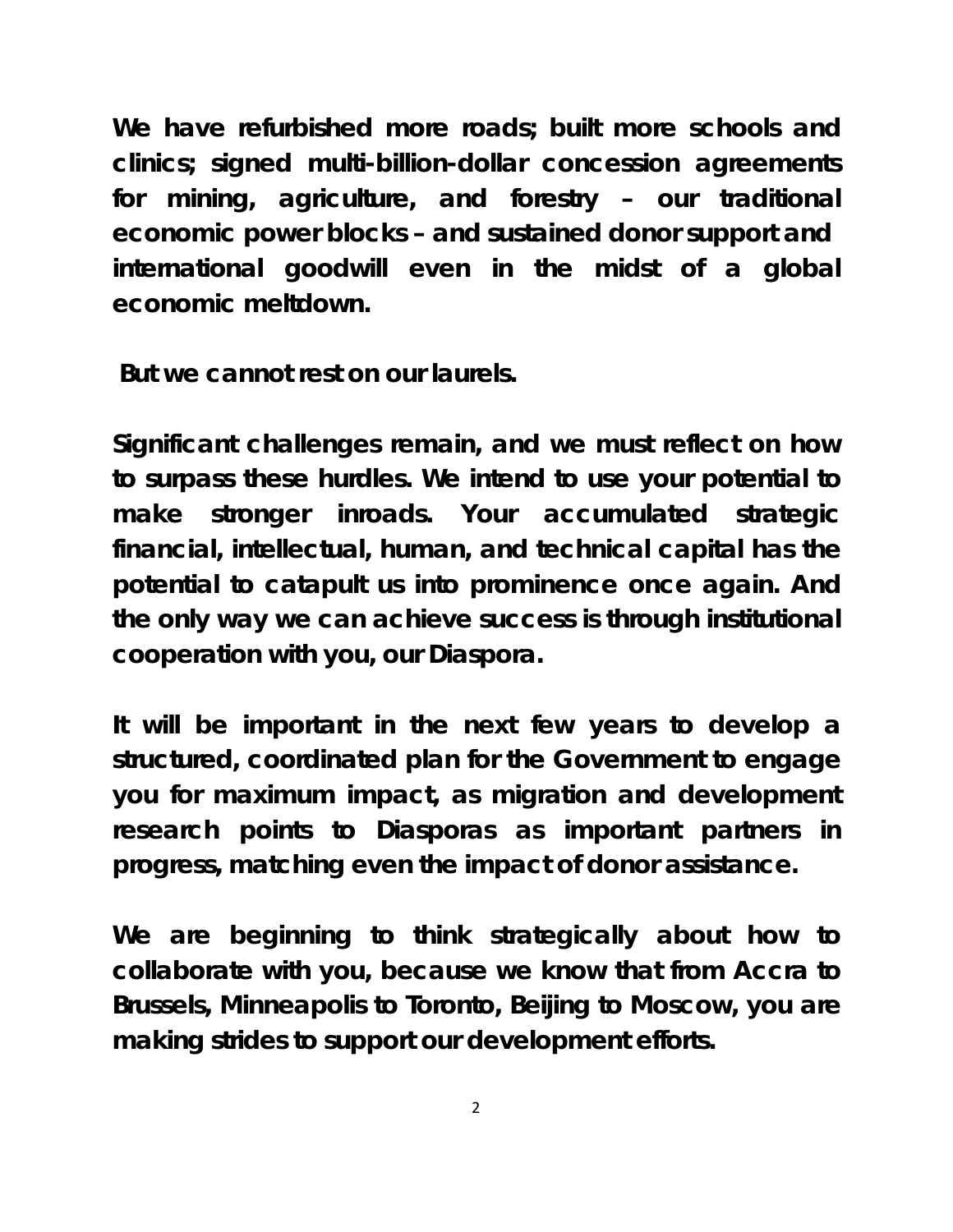**Having already observed that the Liberian Diaspora represents vast wealth potential through private sector development, middle-class entrenchment, and public sector capacity-building, we seek to formalize our relationship with you as partners in development. We have begun collecting data, through a strategic questionnaire, in order to devise a Liberian Diaspora profile that will allow us to continue to create an enabling environment for your return, institutional engagement, and/or investments in infrastructure, education, health, and agriculture.** 

 **A number of reforms for cooperation have already gained traction. Our Embassy in Washington, D.C. has established a Diaspora Advisory Board to assist in harnessing your potential. Here at home, the Ministry of State is formalizing a proposal to establish an Office of Diaspora Affairs that will serve as an institutional link from Government to the Diaspora at large.** 

**This Administration sympathizes with your calls for dual citizenship and supports the idea, and we are committed to working with the Legislature to ensure that those who fled the civil war and took on other nationalities are not deterred from coming back home to contribute meaningfully. For your information, the past week or so, a bill on dual citizenship was introduced, and it is important for Liberia's development. With that said, the absence of a dual citizenship bill has not hindered your eagerness to make an impact, nor do we expect it to.**